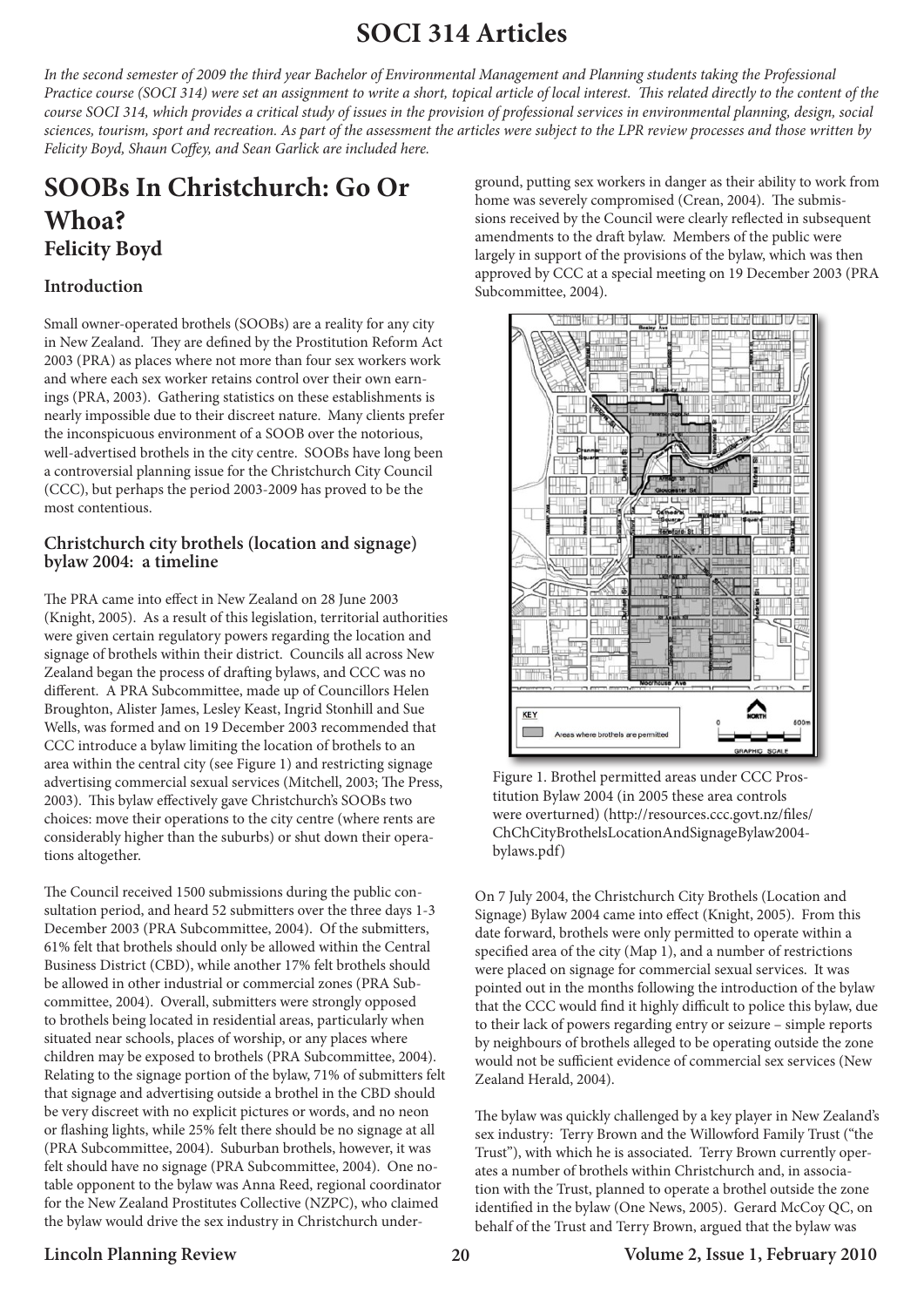both unreasonable and repugnant (One News, 2005; Willowford Family Trust v Christchurch City Council 29/7/05, Panckhurst J, HC Christchurch CIV-2004-409-2299). On 29 July 2005 Judge Panckhurst ruled in favour of Terry Brown and the Trust, quashing the location provisions of the bylaw on the grounds that they effectively denied the existence of SOOBs, which was contrary to the intentions of the PRA (New Zealand Herald, 2005, Willowford Family Trust v Christchurch City Council 29/7/05, Panckhurst J, HC Christchurch CIV-2004-409-2299). The signage and advertising provisions of the bylaw were deemed acceptable, and so this portion of the bylaw remained intact (Willowford Family Trust v Christchurch City Council 29/7/05, Panckhurst J, HC Christchurch CIV-2004-409-2299). CCC initially appealed the decision, however after a similar bylaw in Auckland was also quashed by the High Court, CCC made the decision not to pursue the matter any further, accepting the Court's decision (Green Party, 2006). Consequently, the CCC Bylaw no longer contains provisions controlling the location of SOOBs, just the signage.

#### **The Hamilton City Council prostitution bylaw 2004**

After the PRA was passed, it soon became clear that there was considerable ambiguity in the terms of the legislation. The Judge in the Christchurch case interpreted the PRA as stating that SOOBs are a constituent component of prostitution business – therefore, CCC's bylaw was prohibitive rather than regulative (Maxim Institute, 2006). However, the Judge in a Hamilton case interpreted this section of the PRA differently. In her opinion, the PRA did not recognise SOOBs as constituent parts of prostitution and therefore SOOBs were to be subject to the provisions of the Hamilton bylaw (Conley v Hamilton City Council 19/7/06, Ellen France J, HC Hamilton CIV-2005-419-1689; Maxim Institute, 2006).

In terms of provisions, the Hamilton bylaw and the Christchurch bylaw were very similar. Both aimed to restrict the locations of brothels to specific areas of the city and tightly control the use of advertising and signage outside brothels. It must be noted that the area identified for the location of brothels in the Hamilton bylaw (see figure 2) is significantly larger than that identified in the Christchurch bylaw. While CCC attempted to limit brothels to two small areas of the CBD, the Hamilton City Council identified a number of areas around the city where brothels would be permitted, including, but not restricted to, an area of the CBD. It is perhaps this difference between the two bylaws that led to the seemingly contradictory decisions made in the High Court. The areas identified by CCC were overly restrictive due to the size, the high cost of property and the number of permanent establishments (such as the Christchurch Town Hall) within the areas. Conversely, the area chosen by the Hamilton City Council made it possible for brothels to continue to operate within the city limits without facing significant difficulty or being solely restricted to the CBD.

The case of the Hamilton bylaw sends an important message to other councils around the country. Clearly decisions relating to prostitution bylaws are highly dependent on the individual circumstances of each case. It is difficult to predict how bylaws will be treated in the High Court in the future as the context of each case will be critical.

#### **The bylaw today**

As per the Local Government Act 2002 (LGA) all bylaws must be reviewed within five years of their commencement date (LGA, 2002). At the end of 2008 the CCC Brothels Location and Signage

Bylaw Subcommittee (BLSBS) was formed to manage this review. A series of meetings concluded that CCC was only permitted to regulate certain signage under the PRA in certain situations (BLS-BS, 2009). It was noted that while SOOBs generally operated in areas where signage advertising sexual services would be deemed incompatible with the character of the area, there had been no indication that SOOBs desired to have such signage (BLSBS, 2009). CCC proposed to revoke the current bylaw, and opened the proposal for submissions between 30 July and 4 September 2009.

Between 5 – 9 October 2009, public hearings were held where written submissions were considered and oral submissions heard by a panel of Councillors (CCC, 2009a). The outcome of these hearings and the proposal of the panel were reported back to the Council for its decision at the CCC meeting of 10 December 2009. The current bylaw only regulates signage for commercial sex services which is not often used by SOOBs. The proposed revocation of the bylaw would result in signage being regulated by pre-existing instruments, such as the Resource Management Act 1991 (RMA) and the city plan.



Figure 2. Brothel permitted areas under Hamilton City Council Prostitution Bylaw 2009 (http://hamilton. co.nz/file/fileid/15638)

The hearing committee unanimously supported revoking the current bylaw and allowing any signage concerns to be dealt with via the RMA and other means (CCC, 2009b). At the Council meeting on 10 December 2009, it was decided by Councillors that CCC staff would be asked to develop a revised bylaw regarding the advertisement of commercial sex services before the current bylaw lapsed on 7 July 2011 (CCC, 2009b). The current bylaw will be revoked on 6 July 2011 (CCC, 2009b). This decision was somewhat contrary to the recommendation of the hearing committee due to the nature of the submissions received on the revocation (CCC, 2009c). The submissions by members of the public were strongly against revoking the bylaw (CCC, 2009c). The Council's decision regarding the location of brothels was much clearer. As is currently the case, CCC will not control the location of brothels, despite the support through submissions for some kind of control (CCC, 2009c).

In reaching these decisions, the Council utilised a table prepared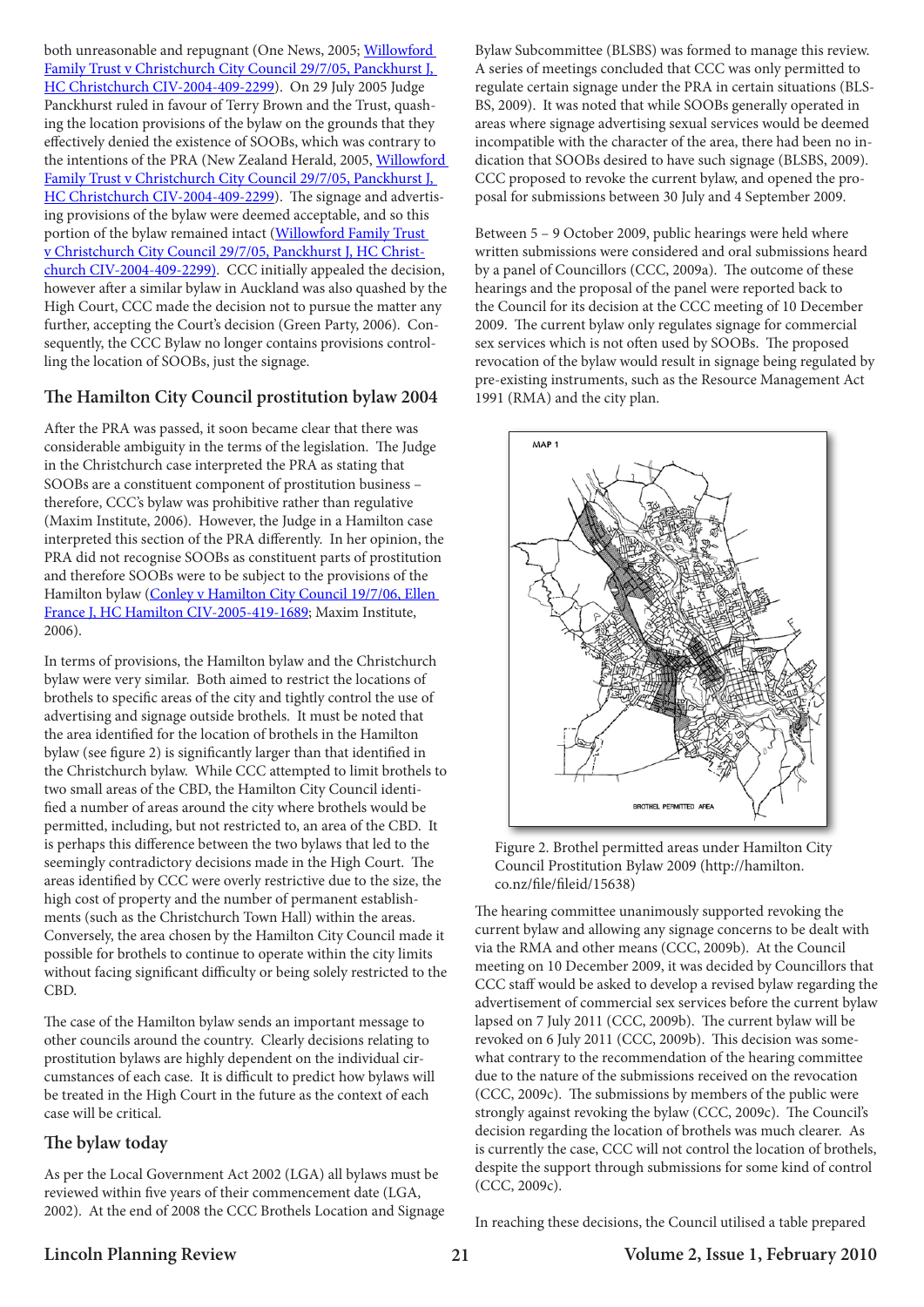by Terence Moody which compiled information regarding other council SOOB bylaws throughout the country (Moody, 2009). Moody's report can be found as an attached document to the agenda for the Council meeting, pages 139-143.

### **A planning perspective**

The RMA established effects-based planning in New Zealand nearly two decades ago now. It is under this legislation that regional and district plans are developed. If an activity is legal, planners must only be concerned with the environmental effects of the activity. While prostitution, and therefore brothels, are now legal in New Zealand, the moral debates continue to rage. It is often difficult for territorial authorities to regulate these activities due to the highly political nature of the issue.

Based on RMA criteria, SOOBs have insignificant to less than minor effects on the environment. While not explicitly stated, SOOBs in Christchurch are categorised as "Other Activities" in the district plan in residential areas. "Other Activities" are any non-residential activities in living zones which are not specifically provided for, and covers a wide range of activities such as at-home hairdressing or beauty therapy. As long as SOOBs adhere to the rules in the plan, they are a permitted activity in Living Zones. While many Christchurch residents find the idea of SOOBs in suburban areas (particularly when close to churches and schools) highly offensive, the reality is that the biophysical environmental effects of SOOBs are less than minor. With regards to the physical environment, it cannot be concluded that there are any significant effects of SOOBs on the local environment. However, a recent decision makes it clear that councils need to consider section 15 of the PRA and whether a SOOB is offensive to the character of its neighbourhood (Mt Victoria Residents Association Inc v Wellington City Council [2009] NZRMA 257). Offensive SOOB signage may be dealt with in similar fashion to other offensive signs, but most SOOBs value discretion and choose not to advertise through visual media such as signage.

In an economic sense, SOOBs can be seen to be positively contributing to the economy of the area by providing employment opportunities and a desired service within the community. Most members of the public are primarily concerned with the social and cultural effects of SOOBs in residential areas; prostitution is often regarded as an anti-social behaviour due to the long-standing moral issues present in this line of work. The act of prostitution is also contrary to the beliefs of a number of popular religions within New Zealand, particularly Christianity. Brothels are repeatedly labelled immoral or corrupt, hence the public's insistence that these activities are kept well separated from sensitive areas such as schools and places of worship. These concerns are often unjustified, as many SOOBs are run in a very discreet, quiet manner due to the wishes of their clients. In some cases, it is impossible to judge whether or not a SOOB is operating from certain premises.

It follows that policing rules on SOOBs can be nigh impossible. The most pertinent rules relating to SOOBs are scale, site size, hours of operation and traffic generation. Clearly the hours of operation restriction is going to be of most concern to SOOBs, as prostitution is not generally considered a day-time activity. How would a council realistically police this restriction? SOOBs, under the PRA, are not required to hold an operator certificate, meaning there is no central register of these establishments (PRA, 2003). A council would first have the problem of identifying whether a property was actually a SOOB. Without powers of entry and search, it is highly doubtful that enough evidence could be gathered in order to prove a rule was being broken. As has been noted, by nature SOOBs are generally quiet and discreet. Most do not use any kind of signage, relying on social networks and advertisements in the classified section of the local newspaper. Moreover, it appears that the PRA does not provide for consideration of whether an activity is moral (see Cheyne (2009) for a discussion of this).

### **The future of SOOBs**

It will be interesting to see how CCC manages this situation in the coming months; however, for SOOBs it is likely to be 'business as usual'.

When considering the planning issues involved in this matter, the 'solutions' seem fairly straight forward. Brothels are legal, and have little effect on their surrounding environment; therefore there is no need to regulate them further. However, prostitution has proved to be a hotly debated moral issue among residents, assuring that any decisions regarding brothels will not be without scrutiny.

#### **References**

- Cheyne, J. (2009). *Questions from the revocation of the Brothels Bylaw Hearings Panel*. Retrieved January 13, 2010, from http://www1.ccc.govt.nz/council/proceedings/2009/december/cnclcover10th/Clause23%28Brothels%29Attachment1. pdf
- Christchurch City Council Brothels Location and Signage Bylaw Subcommittee. (2009). *Brothels Location and Signage Bylaw Subcommittee Agenda.* Retrieved January 13, 2010, from http://www.ccc.govt.nz/council/agendas/2009/february/ brothelslocationsignage3rd/brothelslocationsignagebylawsubcommitteeagenda3february2009.pdf
- Christchurch City Council. (2009a). *Proposed revocation of the Christchurch City Brothels (Location and Signage) Bylaw 2004.* Retrieved January 13, 2010, from http://www.ccc.govt.nz/ QuickAnswers/BylawsLicensing/Brothels/F4449.asp
- Christchurch City Council. (2009b). *Hearing panel report on the proposed revocation of the Christchurch City Brothels (Location and Signage) Bylaw 2004.* Retrieved January 13, 2010, from http://www1.ccc.govt.nz/council/proceedings/2009/december/cnclcover10th/23.hearingpanelreportonproposedrevocationofcccbrothelsbylaw.pdf
- Christchurch City Council. (2009c). *Minutes of a meeting of the Christchurch City Council held at 9.30am on Thursday 10 December 2009.* Retrieved January 13, 2010, from http:// www1.ccc.govt.nz/council/proceedings/2010/february/cnclcover25th/council10december2009minutes.pdf
- Christchurch City Council. (2004, July 1). Christchurch City Brothels (Location and Signage) Bylaw 2004. Retrieved November 20, 2009 from *http://resources.ccc.govt.nz/files/ ChChCityBrothelsLocationAndSignageBylaw2004-bylaws.pdf*
- Crean, M. (2004, April 29). *New bylaw banning brothels 'illegal'.* The Press.
- Green Party. (2006, March 23). *Another bad brothel bylaw bites the dust.* Retrieved 19 November, 2009 from *http://www. scoop.co.nz/stories/PA0603/S00417.htm*
- Hamilton City Council. (2009, July 1). Prostitution Bylaw 2009. Retrieved November 20, 2009 from http://hamilton.co.nz/file/